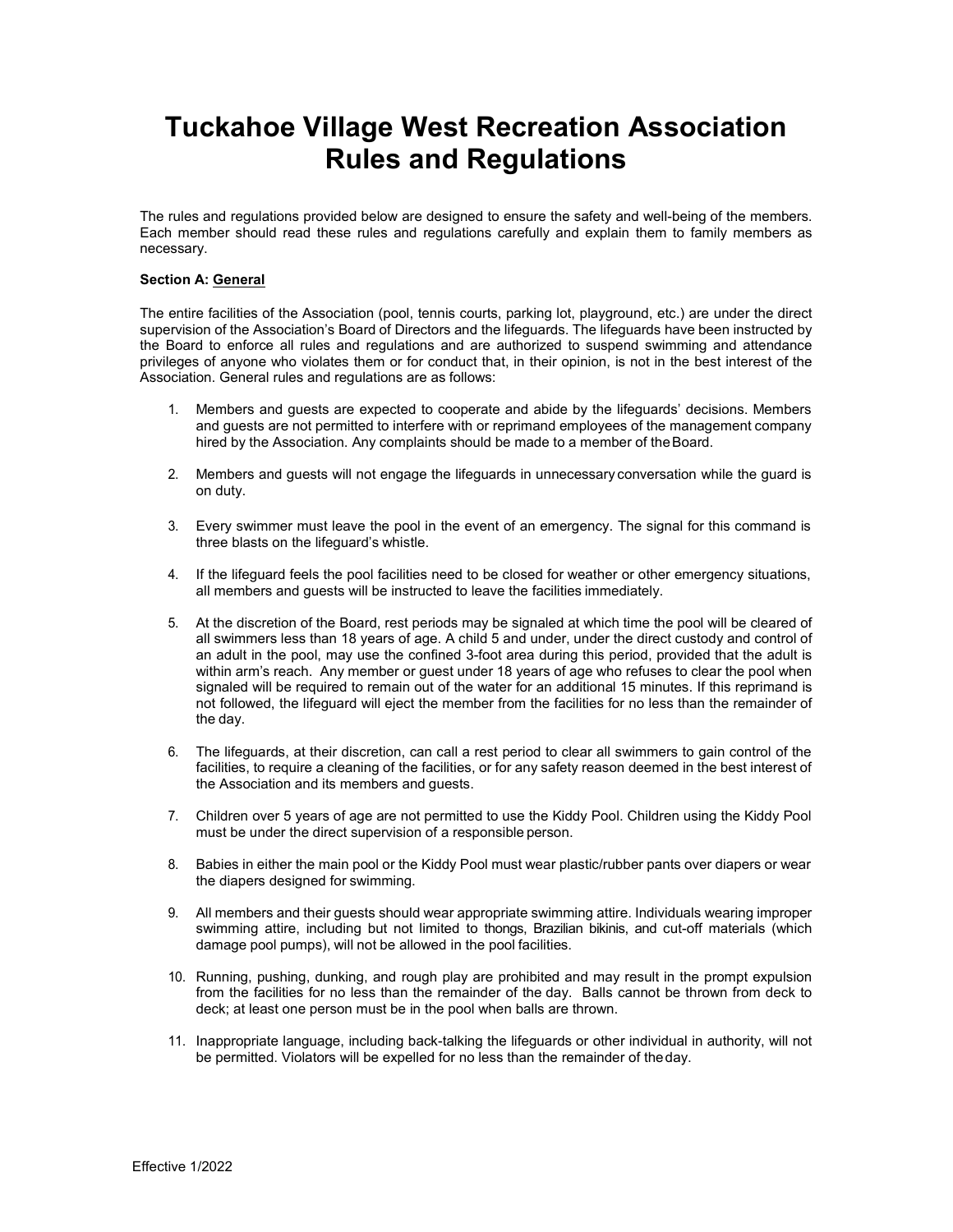- 12. No diving equipment (except for lifesaving equipment), inner tubes, noodles, or similar equipment is allowed in the swimming pool, except during special events. If a toy is deemed unsafe or detrimental to the enjoyment of the membership and its guests, the lifeguard may restrict or disallow its usage. Swim aides attached to the body are permissible for children only when supervised by a responsible person within arm's reach in the water and are restricted to the confined three (3) foot area.
- 13. No diving is allowed, except in the deep end of the pool.
- 14. The following rules must be observed in the deep end of the pool:
	- a. Only one person is allowed on the diving board at one time.
	- b. A person cannot climb the ladder of the diving board until the diver has left the board.
	- c. A diver may only move forward or upward on the steps or on the diving board. No backing up is allowed on the steps or diving board.
	- d. People diving have the priority over swimmers in the diving well. No swimming is allowed in the diving area except when lap swimming is permitted, at which time one or both diving boards will be closed.
	- e. The lifeguards may require any member or guest to pass a test of swimming (length of pool) before allowing the member or guest in the deep end or to use the diving boards.
	- f. Children must pass a swimming test administered by the lifeguards (as detailed in 14e) before using the diving board or swimming in the deep end.
	- g. No double bouncing on the diving boards is allowed.
	- h. No gainers, inward dives, or frontal dives are allowed from the diving boards.
	- i. Diving blocks are restricted to swim team activities.
	- j. No horseplay on the board or while waiting in line.
	- k. Leave diving well promptly.
	- l. Dive at your own risk.
	- m. The lifeguard may expel any member or guest from the deep end of the pool, including using the diving boards, for conduct not in the best interest of the Association or its members and guests.
	- n. Due to the risk of potential injury, no one shall be allowed to wait in the diving well in order to catch or assist another person who is jumping off the diving board or wall.
- 15. Food and beverages are not allowed in the pools or along the sides of the pools during regular operating hours. Chewing gum is prohibited in all Association facilities.
- 16. No glass of any kind is permitted inside the Association facilities.
- 17. No straws or objects small enough to go through the strainer baskets may be brought into the pool enclosure.
- 18. The lifeguards are authorized to clear and close the pool until all cups, wrappers, and other refuse is placed in trashcans. Members and guests refusing to clean after themselves will be expelled from the facilities.
- 19. Tennis courts and playground facilities are for the use of members and their guests only and are intended for their designated use only. Violators will be expelled from the premises. No skateboards, roller skates, rollerblades, bicycles, etc. are allowed on the tennis court surface. Only soft-soled shoes are allowed on the tennis courts. When others are waiting for court usage, play must be limited to one hour.
- 20. The Association will require any member or guest destroying Association property to pay for all damages to clean, repair, or replace the property.
- 21. Members and guests are requested to park their cars in an orderly fashion for the maximum utilization of the parking facilities. Horn blowing is absolutely prohibited, except for emergencies. Speed must be kept at a minimum and constant vigilance for pedestrians is required.
- 22. All-terrain vehicles (ATV's) and unlicensed motorized vehicles are not allowed on Association property without the permission of the Board.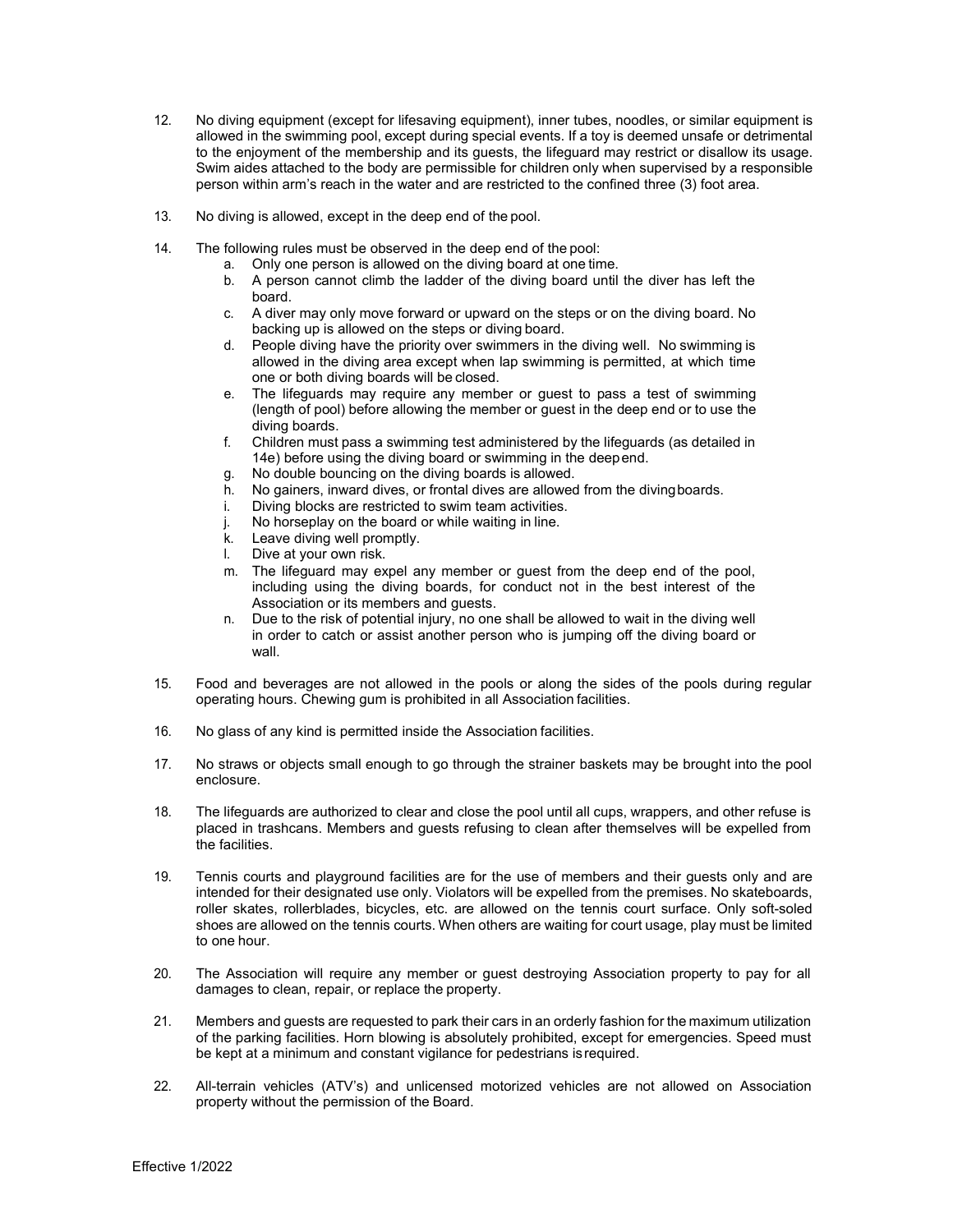- 23. In order to maintain a harmonious relationship with our residential neighbors, members and guests will not trespass on adjoining property.
- 24. Guns and other weapons are not allowed on Association property unless required by the Member's profession.
- 25. Pets are not allowed within the facilities of the Association.
- 26. Smoking is permitted in the designated smoking area. Smoking is not allowed within the gated **facilities**

## Section B: Membership

All membership fees, annual dues, and charges must be paid in full prior to using the Association's facilities. Payment of any fees in installments, if applicable, must be current. An unpaid member may not use the facilities as the guest of paid members. Specific rules and regulations related to membership are as follows:

- 1. Each member aged 11 and older is required to sign the register each day he/she uses the facilities.
- 2. Babysitters employed by members of the Association will be admitted at no charge and allowed to use pool facilities in the line of duty provided that they are listed on the annual application. Each babysitter must complete a Membership Addendum. Note: The babysitter is not allowed to attend the pool without being accompanied by the pool member's children. If the sitter attends along with the parent, the sitter will be considered a guest and required to pay the guestfee.
- 3. A pool member who provides childcare to a non-member child aged 11 or younger may add that child to the pool member's application. The member will be assessed an additional \$100 in summer dues per daycare child. For each daycare child, the member will submit a Membership Addendum form completed by the daycare child's parent/guardian. The daycare child is not eligible to participate on the swim team.

(a) The daily "guest" fee will not be charged for the daycare child as long as the child is accompanied by an adult from the pool member's family at a time during which the pool member is actually providing childcare services to the child. (For example, if the child's parent is not working and the child is simply playing with the pool member's children, the child will be treated as a "guest" and subject to the guest fee.) Out of respect for other pool members, the pertinent pool member and daycare child are obligated to advise the gate guard when the child is not under childcare supervision and is attending the pool as a guest. It is the pool member's responsibility to explain these guidelines to the daycare child and his/her parent and to help ensure that these guidelines are followed. Failure by a daycare child to pay the guest fee on occasions when the member parent is not actually providing day care services may result in revocation of this pool privilege.

(b) The age to qualify for the membership as a Senior Citizen Couple with no children is 58 years of age. A Senior Citizen Couple may add a grandchild to their membership for a cost of \$100 per child.

- 4. Children under 11 years of age must be accompanied by a parent or other responsible person (15 years of age or older) to whom the parent has delegated this responsibility. A person aged 13 or 14 can supervise one sibling under the age of 11. Unaccompanied children under 11 years of age will not be permitted to enter or use the facilities.
- 5. Parents are responsible for their dependents and their dependents' guests regardless of age. If a dependent (aged 11 and older) does not abide by all rules and regulations set forth, he will not be allowed to use the facilities without the accompaniment of a parent.